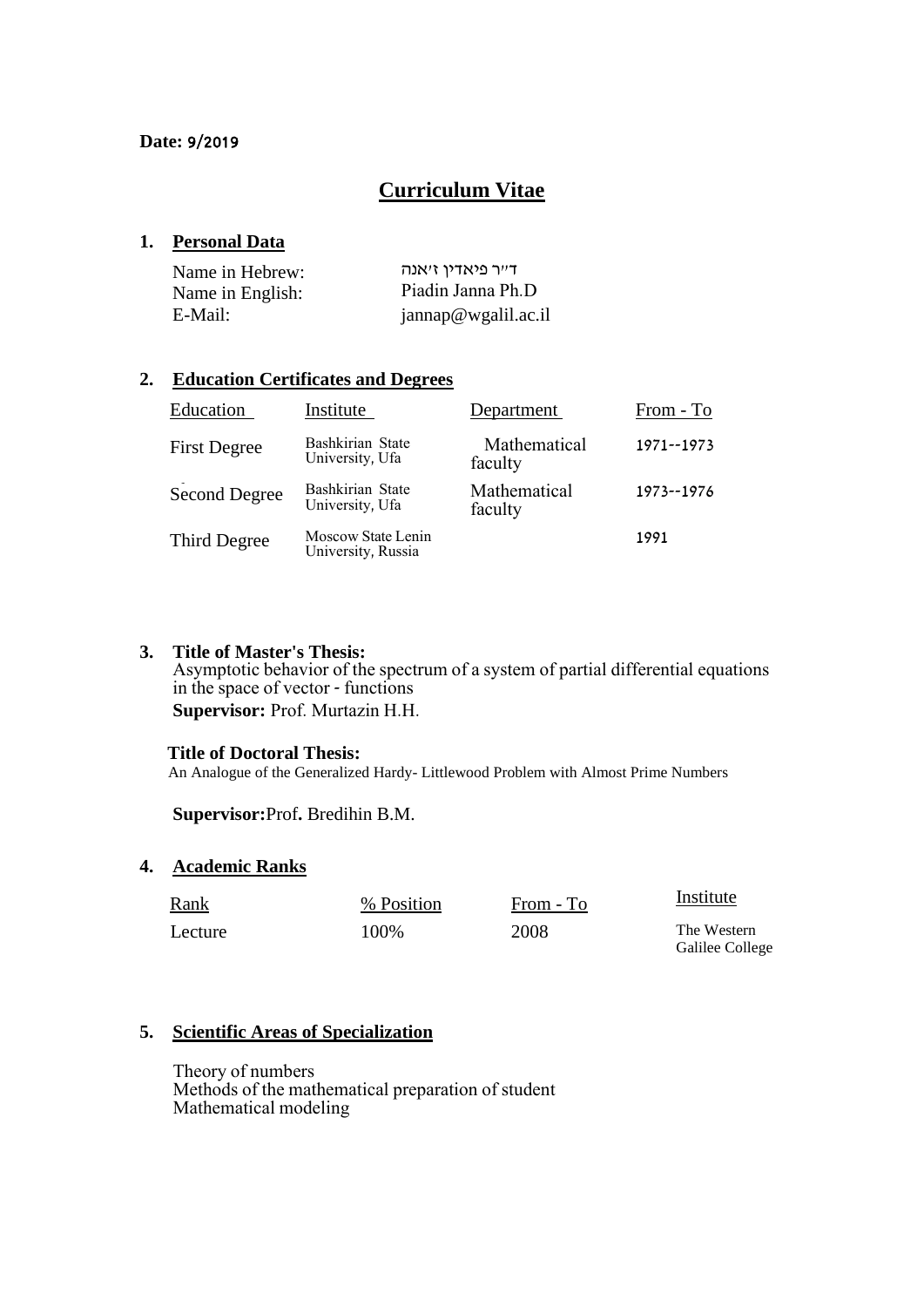# **6. Academic Profile**

Courses taught in the past five years:

Mathematics, Calculus  $1<sup>st</sup>$  and  $2<sup>nd</sup>$  level, Linear Algebra, Discreet Mathematics.

Papers which are important and their contribution to research: Design of multi-dimensional mathematical training. Formation of professional competence of the mathematical preparation of students.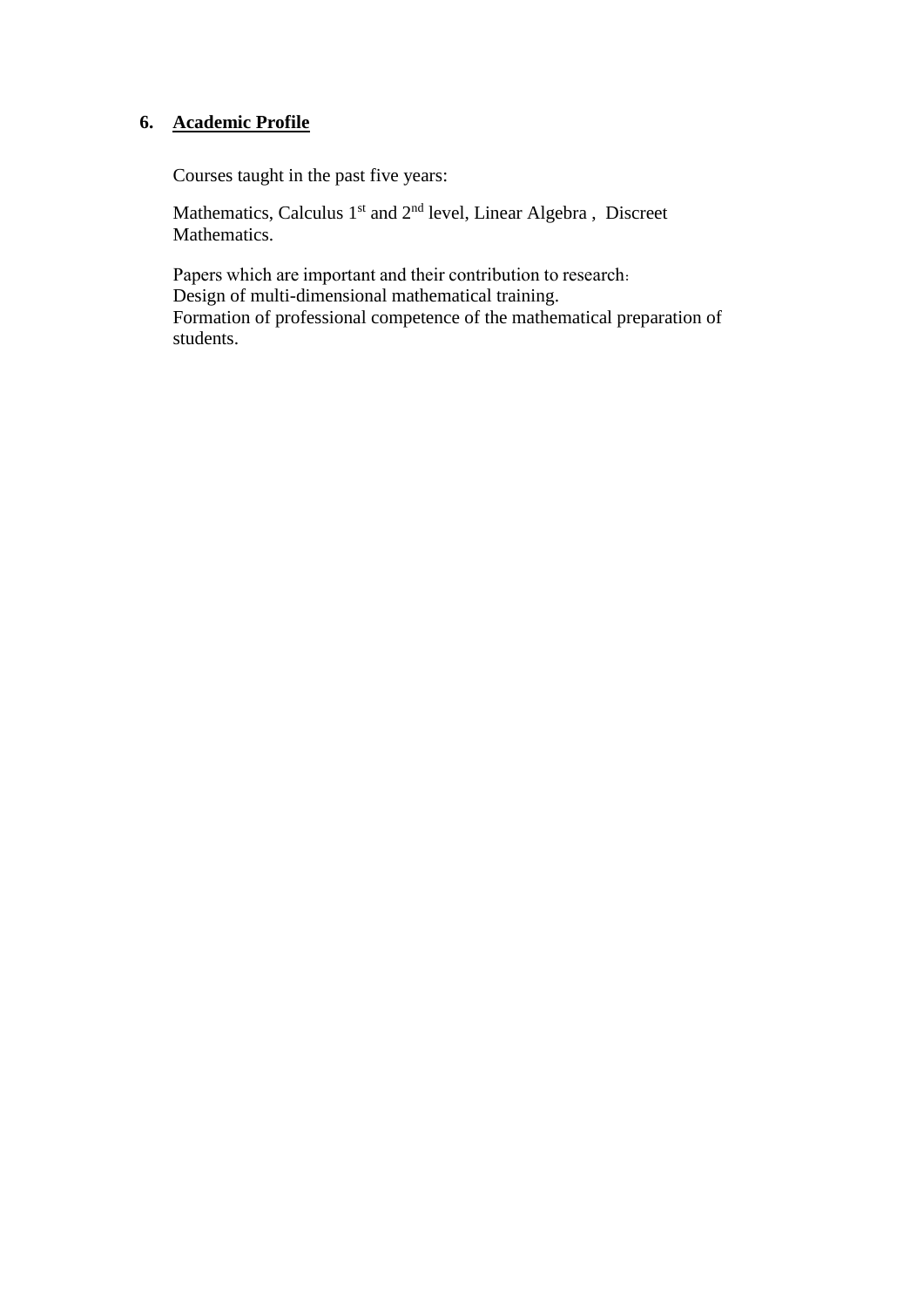## **Publications**

### Piadin Janna Ph.D

#### *Refereed Publications*

Dorofeev,A.V., Piadina, J.V. (2014). Design of multi-dimensional mathematical training*/ European Journal Of Natural History, 3*, 13-15.

Dorofeev,A.V., Piyadina, Zh.V. (2013). Formation of professional competence of the mathematical preparation of students*/ Education in the school and University: experience, problems ,prospects, Collection of materials,The International Scientific and Practical Conference – Sterlitamak*, 127-130.

Dorofeev,A.V., Piyadina, Zh.V. (2012). Projecting of the competence-oriented mathematical preparation of future teacher/ Theses of Reports.*Modern educational technologies are in realization of FGOC of the second generation, International Scientific and Practical Conference – Sterlitamak*, 60-61.

Arslanova ,M.N.,Dorofeev,A.V., Piyadina, Zh.V. (2011). Projecting of the educational activity of students in the frames of competence-oriented education/ *Actual problems of historical science, The collection of scientific works of the first international Usmanov readings – (Ufa-Sterlitamak),* 326-327.

Piyadina, Zh.V. (2011). Mathematical model of the health insurance processes on example of Tuberculosis decease/ *12-th all- Russian symposium on applied and Industrial mathematics,* (Kazan) 135-136.

Piyadina, Zh.V. (2011). Some problems of the mathematical model of the health insurance processes/ *Differential equations and its applications, all- Russian Scientific Conference with international partners, (Sterlitamak)* 327-330.

Sabitov,K.B., Piyadina, Zh.V. (1997). Planning subjects of Physical and Mathematical cycle according to New Standards in the Sterlitamak Pedagogical Institute/ Theses of Reports. *Problems of Mathematical education in Pedagogical Higher Educational Institutions, Interregional Scientific and Practical Conference – Ufa*, 8-10.

Piyadina, Zh.V. (1996). An analogues of the Generalized Hardy-Littlewood Problem with Almost Prime Numbers/ *Mathematical Notes*, *59(1),* 81-94.

Piyadina, Zh.V.,Salavatove, S.S. (1995). Help to a University Entrant (Materials in Mathematics)/ *Publishing House of the Sterlitamak Pedagogical Institute*, 10-50.

Piyadina, Zh.V. (1989). On an analogue of Hardy – Littlewood Problem/ *Mathematical Notes*, *46(3),* 58-67.

Piyadina, Zh.V. (1989). Additive Tasks with Almost Prime Numbers/ *ConstructiveMethods and Algorithms of the Theory of numbers, All- union school*, 10- 16.

Piyadina, Zh.V. (1985). Halberstam's hypothesis and related additive tasks*/ Theory of Numbers Additive problems*. Collection of papers - Kuibyshev, 10-17.

Piyadina, Zh.V. (1985). Additive Tasks Related to Halberstam's hypothesis/ *Theses of reports at Theory of numbers and its applications. All-union conference*, 202-203.